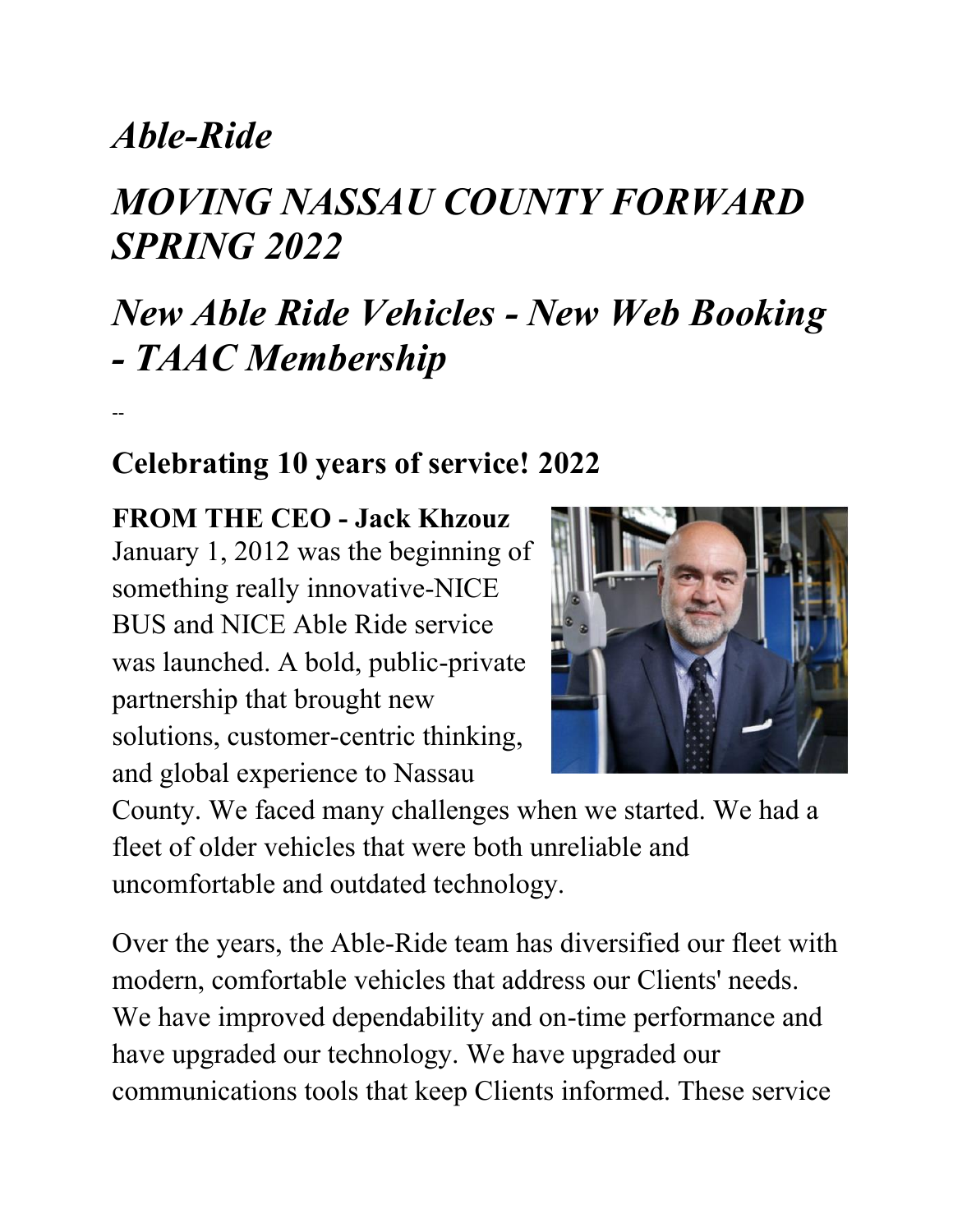enhancements have led to an overall Client satisfaction score of 95%. We look forward to traveling the next ten years with you, creating new solutions to make Able Ride a world leader in paratransit.



#### --

--

#### **At Able-ride! ~ Innovations Continue**

NEW VEHICLES Able-Ride has received fourteen new StarCraft Ford E-350 vehicles. These new buses will improve the efficiency and the productivity of the entire operation, allowing NICE to retire older vehicles. The new twenty-twofoot vehicles can accommodate 11 seated Clients and three

mobility device passengers. The vehicles are equipped with a state-of-the-art video system to support customer safety and will soon be installed with MobilEye, our new collision avoidance technology.

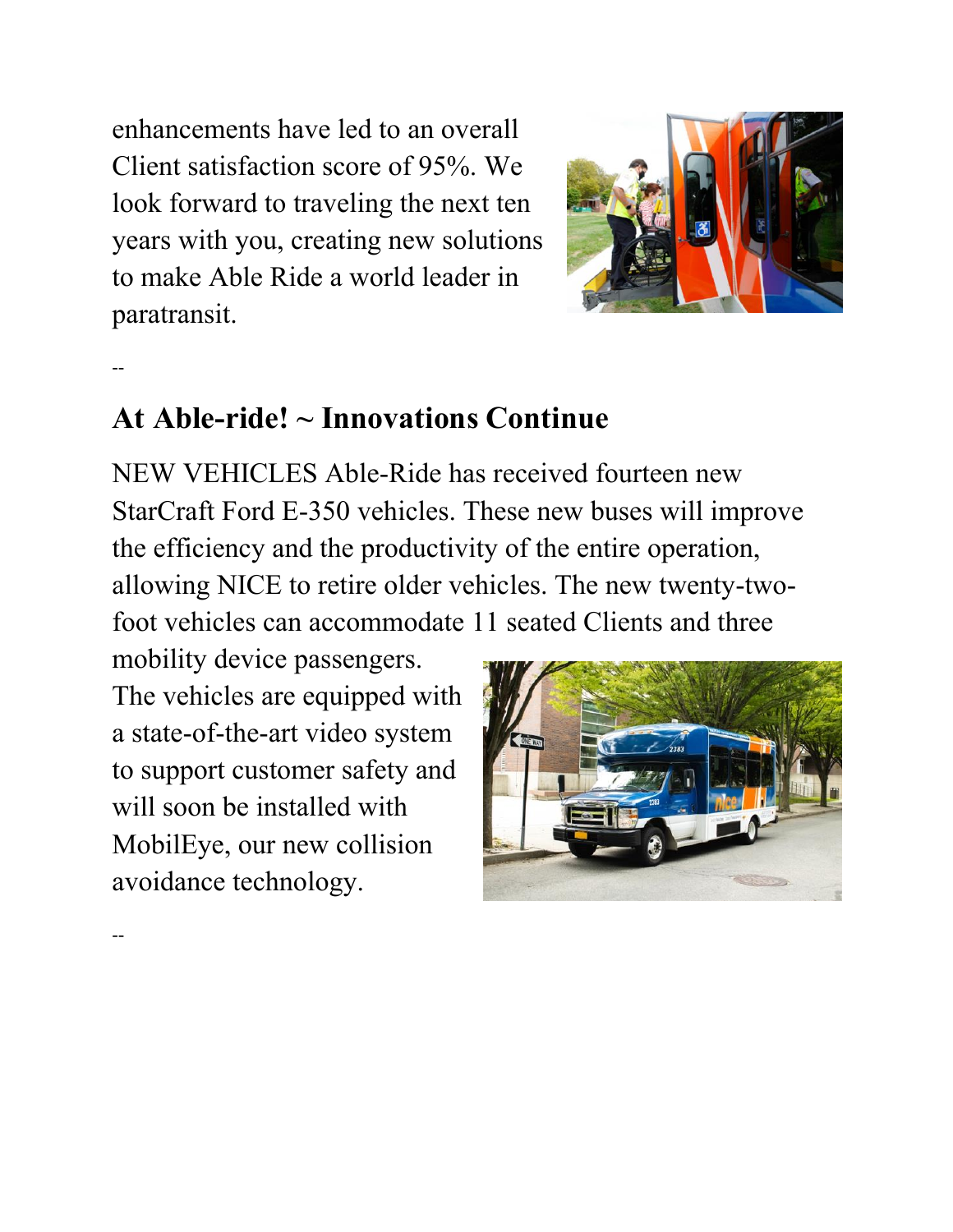#### **Able-ride web booking ~ Client trip management**

www.ableride-webbooking.nicebus.com

You can create your Web Booking Account by scanning here with your smart phone.

Able Ride is now offering its Clients a new way to manage their



trips: Able Ride Web Booking. This new technology allows our clients to schedule, change or cancel their trip reservations online via desktop, tablet, or smartphone. With this system, Clients can see their bus's location in real-time, relieving some trip anxiety issues. You can register for your Able Ride account on this website (see address above) to get started. Clients may also still book trips via our Reservations Center

--

#### **Making Moves! ~ At Able-ride!**

Inmer Hernandez // Promoted to Able-Ride Director

Inmer Hernandez is now overseeing NICE's Paratransit Operations. After 12 years of working in various management positions at Able Ride, Inmer is excited to bring a new level of service to our clients.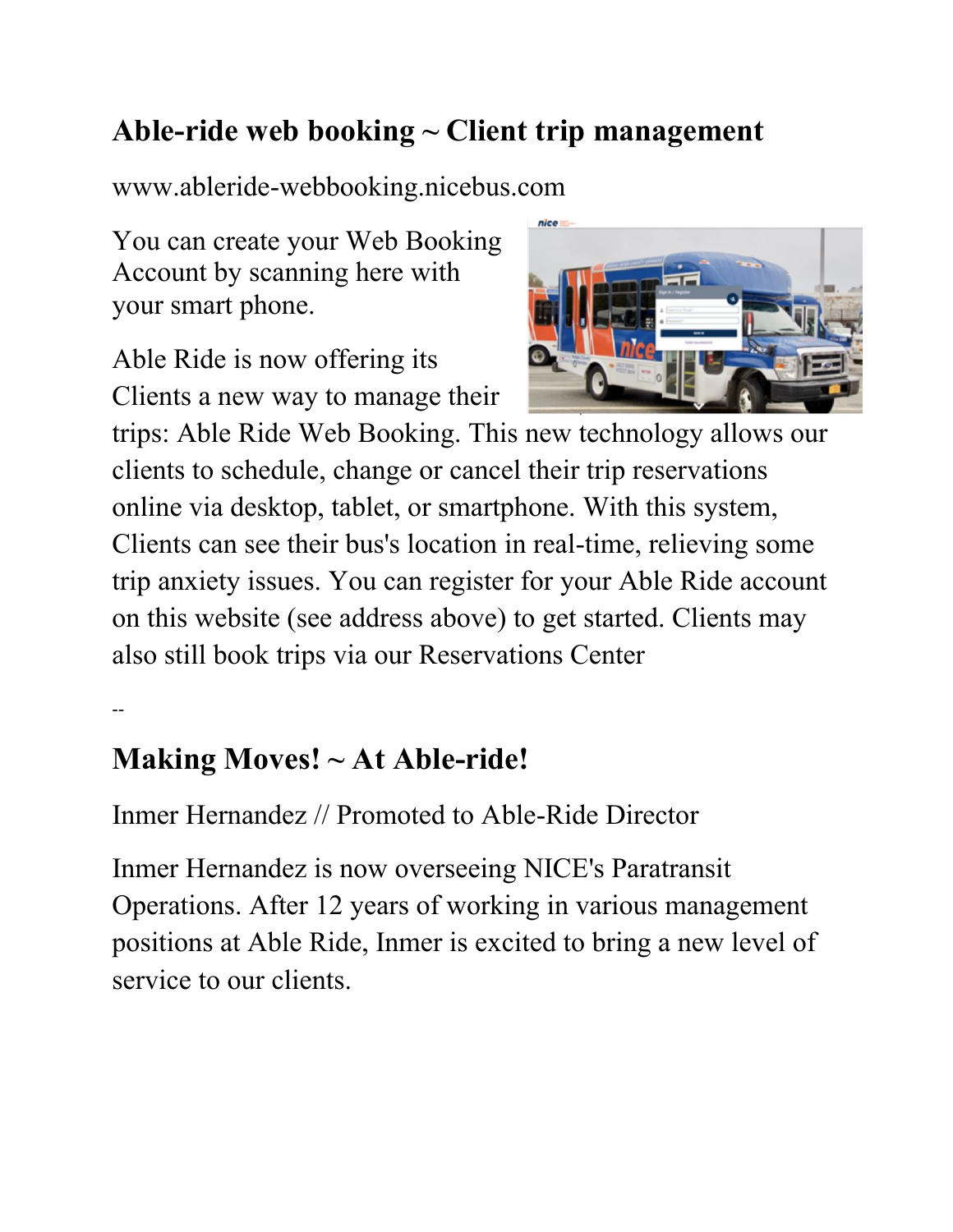*"My biggest goal for this year is to finalize and launch* 

*Able Ride's new Web Booking client technology, which will enable our clients to book, confirm, cancel and view the status of their trips online. This new tool will completely* 



*change our service experience for the better!"*

#### **Service Super Heroes!**

Godofredo Juarez

*--*

--

Paratransit Operator Godofredo is an exceptional Able Ride operator. He has been driving with Able Ride since 2010 and always goes above and beyond for our clients.



### **Accessibility // ADVISORY COMMITTEE**

The Transit Accessibility Advisory Committee (TAAC) is currently looking for new members for its volunteer board. Interested Members should be part of the disabled community, a current Able Ride-Client, and a Resident of Nassau County. You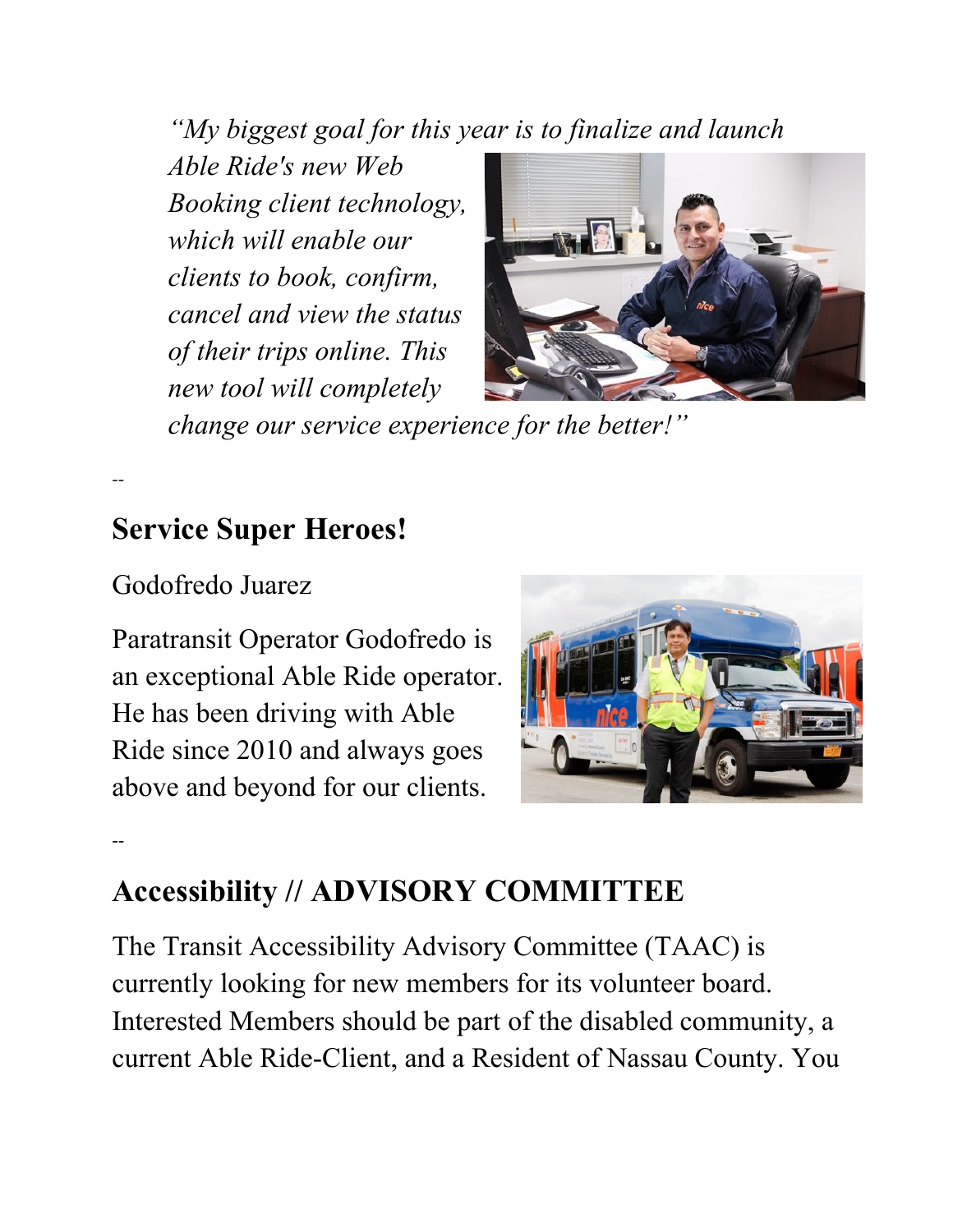must be able to attend a monthly virtual meeting during business hours. The TAAC Board represents the disabled community and helps improve the rider experience for people with disabilities on both NICE



Able-Ride and fixed routes. If you are interested in serving on the TAAC board, please provide information about yourself and send it to sudesh.desilva@transdev.com.

--

#### **It's nice to celebrate your years of service - 10 years**

We celebrated our Able Ride Team Members' years of service with a ceremony on February 2nd. We have 150 Able Ride Employees, many of whom have been serving the Able Ride Community for ten years or more. Their dedication to excellent customer service combined with safe, reliable transportation has



Thank you NICE Able-Ride Team!

been the driving force behind our outstanding Customer Satisfaction scores and on-time performance.